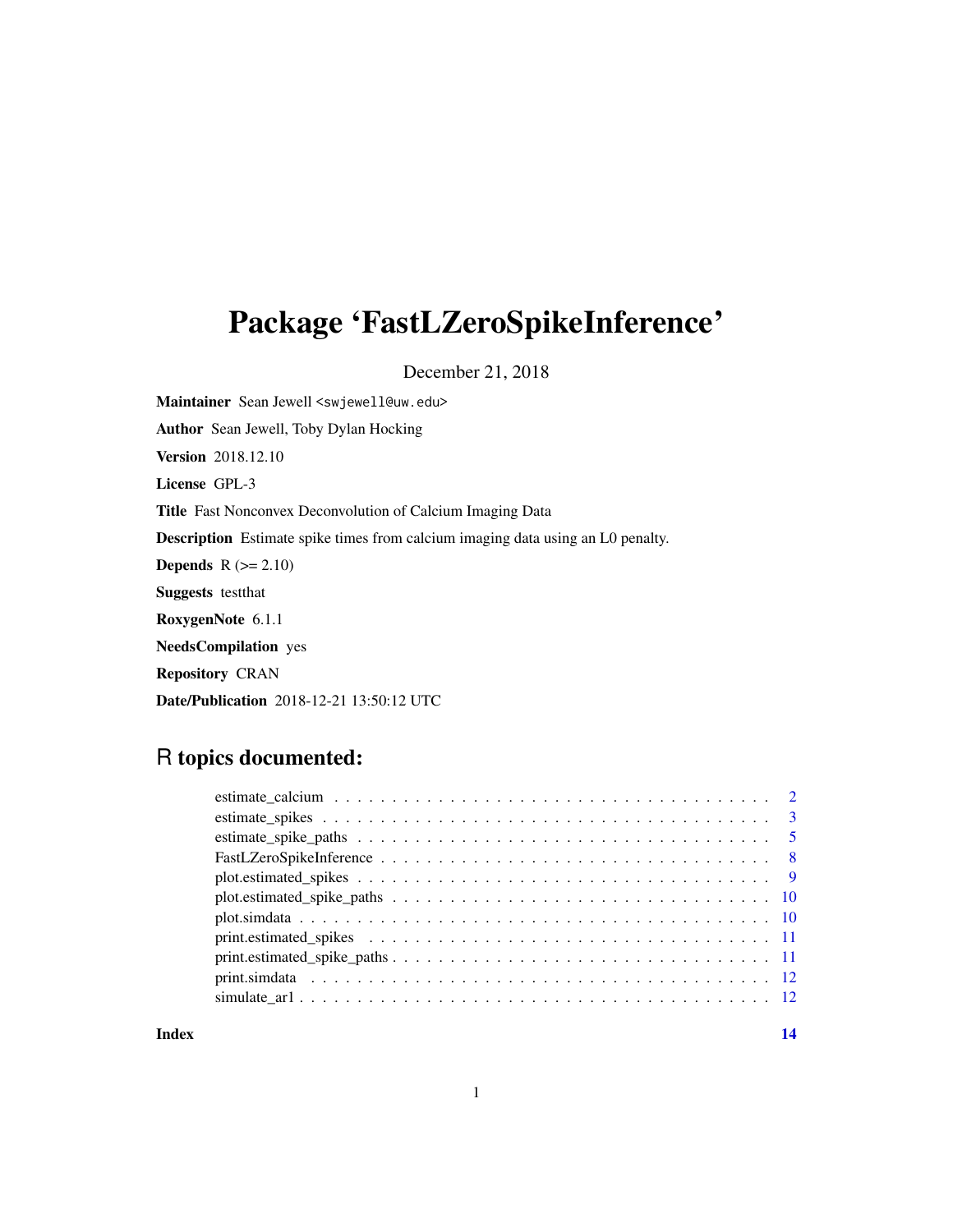<span id="page-1-1"></span><span id="page-1-0"></span>

## Description

Estimate underlying calcium concentration based on estimated spikes

#### Usage

```
estimate_calcium(fit)
```
#### Arguments

fit object created by running estimate\_spikes

## Details

This algorithm solves the optimization problems

#### AR(1) model:

minimize\_c1,...,cT 0.5 sum\_t=1^T ( y\_t - c\_t )^2 + lambda sum\_t=2^T 1\_[c\_t != max(gam c\_t-1, EPS)]

for the global optimum, where  $y_t$  is the observed fluorescence at the tth timestep.

#### Constrained AR(1) model:

minimize\_c1,...,cT 0.5 sum\_t=1^T ( $y_t - c_t$ )^2 + lambda sum\_t=2^T 1\_[c\_t != max(gam c\_t-1, EPS)]

subject to  $c_t$  >= max(gam  $c_t$ -1, EPS),  $t = 2, ..., T$ 

We introduce the constant  $EPS > 0$ , to avoid arbitrarily small calcium concentrations that would result in numerical instabilities. In practice, this means that the estimated calcium concentration decays according to the AR(1) model for values greater than EPS and is equal to EPS thereafter.

When estimating the spikes, it is not necessary to explicitly compute the calcium concentration. Therefore, if only the spike times are required, the user can avoid this computation cost by setting the estimate\_calcium boolean to false. Because estimating the calcium requires additional computation time, we suggest estimating the calcium only if it is needed.

Given the set of estimated spikes produced from the estimate\_spike, the calcium concentration can be estimated with the estimate\_calcium function (see examples below).

For additional information see:

1. Jewell, Hocking, Fearnhead, and Witten (2018) <arXiv:1802.07380> and

2. Jewell, Sean; Witten, Daniela. Exact spike train inference via l0 optimization. Ann. Appl. Stat. 12 (2018), no. 4, 2457–2482. doi:10.1214/18-AOAS1162. https://projecteuclid.org/euclid.aoas/1542078052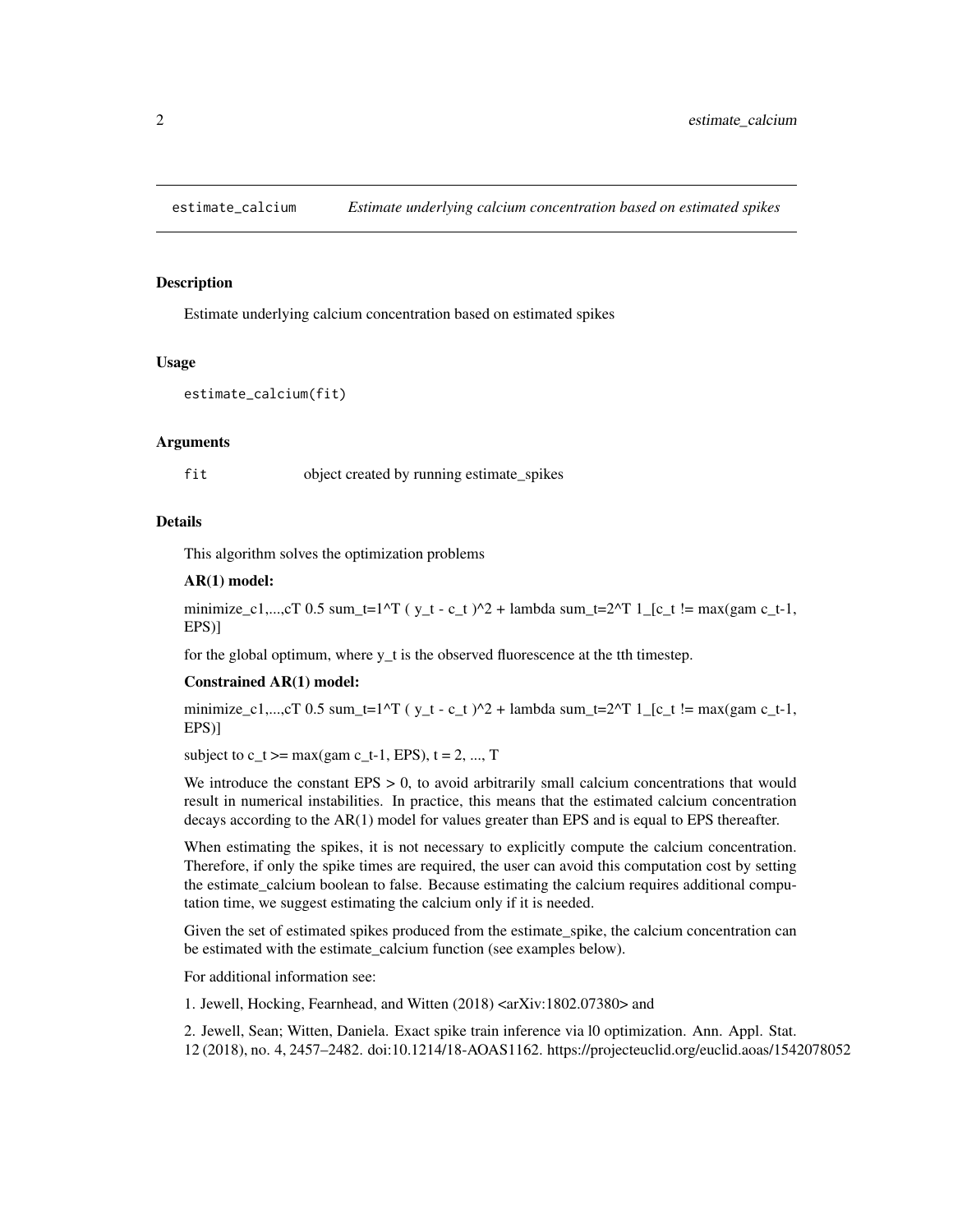## <span id="page-2-0"></span>estimate\_spikes 3

## Value

Returns a list with elements: spikes the set of estimated spikes estimated\_calcium estimated calcium concentration change\_pts the set of changepoints cost the cost at each time point n\_intervals the number of intervals at each point

#### See Also

Estimate spikes: [estimate\\_spikes](#page-2-1) [estimate\\_calcium](#page-1-1) Simulate: [simulate\\_ar1](#page-11-1)

## Examples

```
sim \le simulate_ar1(n = 500, gam = 0.95, poisMean = 0.009, sd = 0.05, seed = 1)
plot(sim)
## Fits for a single tuning parameter
# AR(1) model
fit \le estimate_spikes(dat = sim$fl, gam = 0.95, lambda = 1)
print(fit)
# compute fitted values from prev. fit
fit <- estimate_calcium(fit)
plot(fit)
# or
fit <- estimate_spikes(dat = sim$fl, gam = 0.95, lambda = 1, estimate_calcium = TRUE)
plot(fit)
# Constrained AR(1) model
fit <- estimate_spikes(dat = sim$fl, gam = 0.95, lambda = 1, constraint = TRUE,
                                                    estimate_calcium = TRUE)
print(fit)
plot(fit)
```
<span id="page-2-1"></span>estimate\_spikes *Estimate spike train, underlying calcium concentration, and changepoints based on a fluorescence trace.*

## Description

Estimate spike train, underlying calcium concentration, and changepoints based on a fluorescence trace.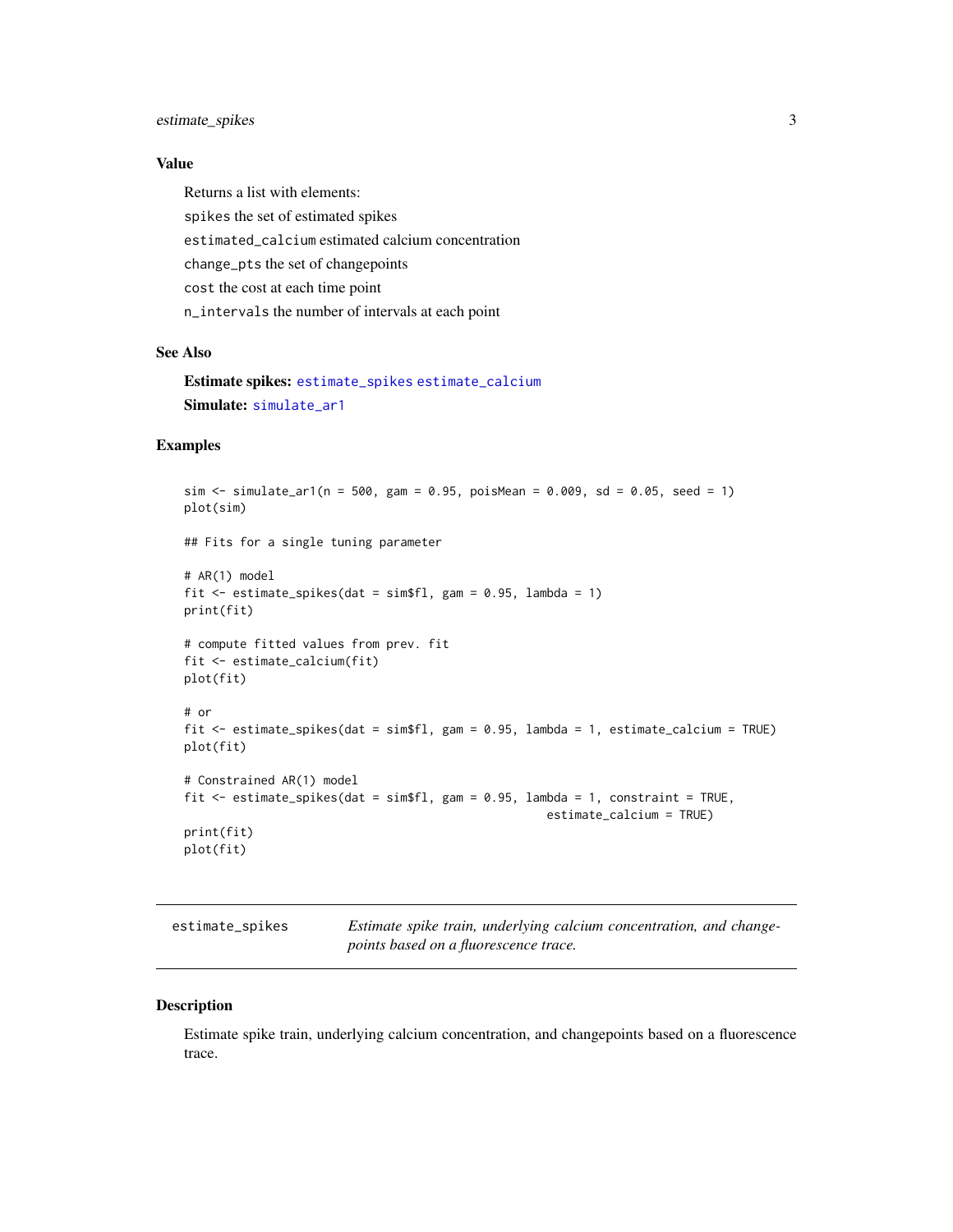#### Usage

```
estimate_spikes(dat, gam, lambda, constraint = FALSE,
  estimate_calcium = FALSE, EPS = 1e-04)
```
#### Arguments

| dat              | fluorescence data                                                                     |
|------------------|---------------------------------------------------------------------------------------|
| gam              | a scalar value for the $AR(1)$ decay parameter                                        |
| lambda           | tuning parameter lambda                                                               |
| constraint       | boolean specifying constrained or unconstrained optimization problem (see be-<br>low) |
| estimate_calcium |                                                                                       |
|                  | boolean specifying whether to estimate the calcium                                    |
| <b>EPS</b>       | double specifying the minimum calcium value                                           |

#### Details

This algorithm solves the optimization problems

#### AR(1) model:

minimize\_c1,...,cT 0.5 sum\_t=1^T ( $y_t - c_t$ )^2 + lambda sum\_t=2^T 1\_[c\_t != max(gam c\_t-1, EPS)]

for the global optimum, where y\_t is the observed fluorescence at the tth timestep.

#### Constrained AR(1) model:

minimize\_c1,...,cT 0.5 sum\_t=1^T ( $y_t - c_t$ )^2 + lambda sum\_t=2^T 1\_[c\_t != max(gam c\_t-1, EPS)]

subject to  $c_t$  >= max(gam  $c_t$ -1, EPS),  $t = 2, ..., T$ 

We introduce the constant  $EPS > 0$ , to avoid arbitrarily small calcium concentrations that would result in numerical instabilities. In practice, this means that the estimated calcium concentration decays according to the AR(1) model for values greater than EPS and is equal to EPS thereafter.

When estimating the spikes, it is not necessary to explicitly compute the calcium concentration. Therefore, if only the spike times are required, the user can avoid this computation cost by setting the estimate calcium boolean to false. Because estimating the calcium requires additional computation time, we suggest estimating the calcium only if it is needed.

Given the set of estimated spikes produced from the estimate\_spike, the calcium concentration can be estimated with the estimate\_calcium function (see examples below).

For additional information see:

1. Jewell, Hocking, Fearnhead, and Witten (2018) <arXiv:1802.07380> and

2. Jewell, Sean; Witten, Daniela. Exact spike train inference via l0 optimization. Ann. Appl. Stat. 12 (2018), no. 4, 2457–2482. doi:10.1214/18-AOAS1162. https://projecteuclid.org/euclid.aoas/1542078052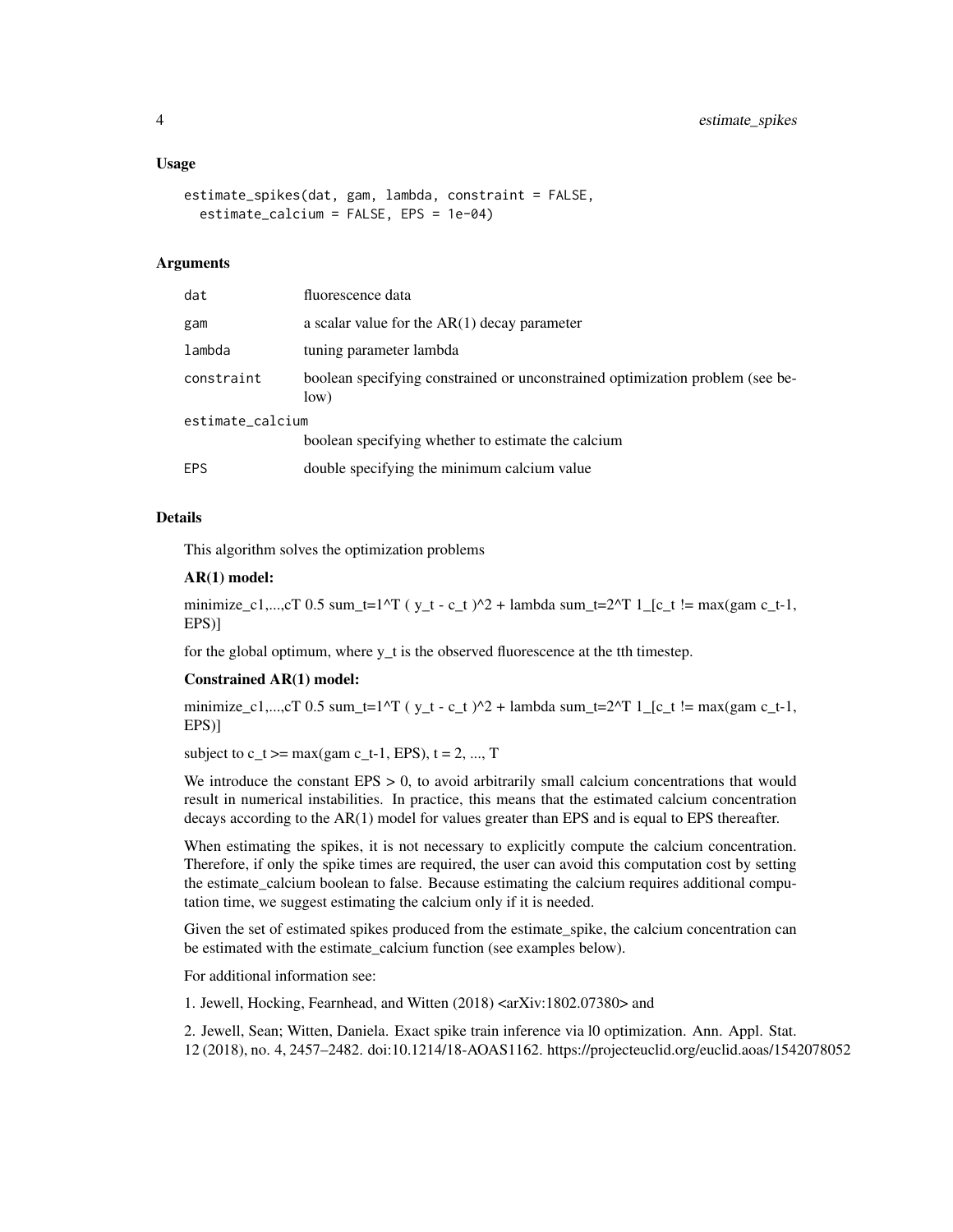## <span id="page-4-0"></span>Value

Returns a list with elements: spikes the set of estimated spikes estimated\_calcium estimated calcium concentration change\_pts the set of changepoints cost the cost at each time point n\_intervals the number of intervals at each point

## See Also

Estimate spikes: [estimate\\_spikes](#page-2-1) [estimate\\_calcium](#page-1-1) Simulate: [simulate\\_ar1](#page-11-1)

## Examples

```
sim \le simulate_ar1(n = 500, gam = 0.95, poisMean = 0.009, sd = 0.05, seed = 1)
plot(sim)
## Fits for a single tuning parameter
# AR(1) model
fit \le estimate_spikes(dat = sim$fl, gam = 0.95, lambda = 1)
print(fit)
# compute fitted values from prev. fit
fit <- estimate_calcium(fit)
plot(fit)
# or
fit <- estimate_spikes(dat = sim$fl, gam = 0.95, lambda = 1, estimate_calcium = TRUE)
plot(fit)
# Constrained AR(1) model
fit \le estimate_spikes(dat = sim$fl, gam = 0.95, lambda = 1, constraint = TRUE,
                                                     estimate_calcium = TRUE)
print(fit)
plot(fit)
```
<span id="page-4-1"></span>estimate\_spike\_paths *Estimate spike train, underlying calcium concentration, and changepoints based on a fluorescence trace. Automatic tuning parameter selection within a range of values [lambda\_min, lambda\_max]*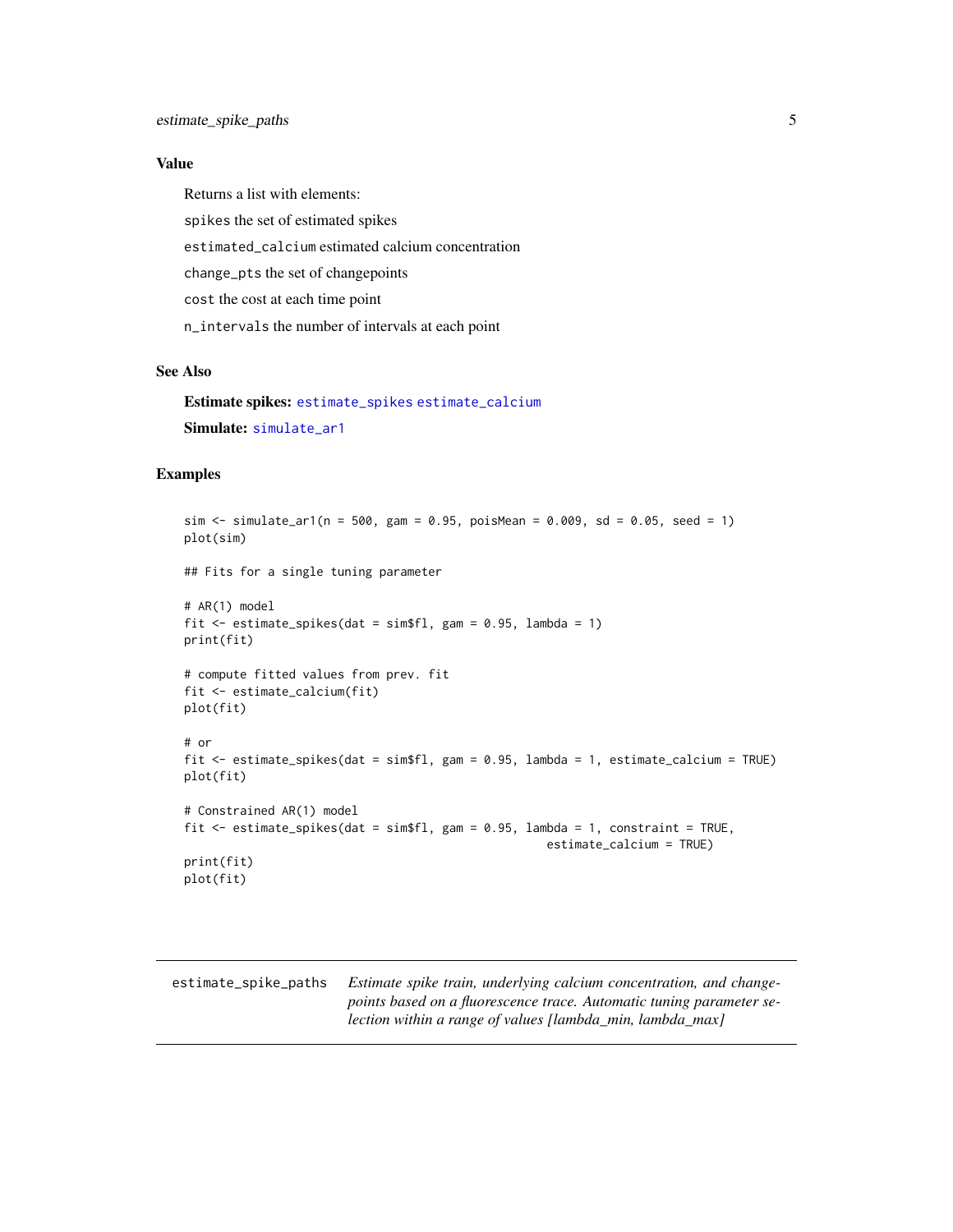#### **Description**

Estimate spike train, underlying calcium concentration, and changepoints based on a fluorescence trace. Automatic tuning parameter selection within a range of values [lambda\_min, lambda\_max]

#### Usage

```
estimate_spike_paths(dat, gam, lambda_min = 0.01, lambda_max = 10,
  constraint = FALSE, EPS = 1e-04, max\_iters = 10)
```
#### Arguments

| dat          | fluorescence data                                                                     |
|--------------|---------------------------------------------------------------------------------------|
| gam          | a scalar value for the $AR(1)$ decay parameter                                        |
| lambda_min   | minimum lamba value                                                                   |
| lambda_max   | maximum lamba value                                                                   |
| constraint   | boolean specifying constrained or unconstrained optimization problem (see be-<br>low) |
| <b>EPS</b>   | double specifying the minimum calcium value                                           |
| $max\_iters$ | maximum number of tuning parameters attempted                                         |

#### Details

This algorithm solves the optimization problems

#### AR(1) model:

minimize\_c1,...,cT 0.5 sum\_t=1^T ( y\_t - c\_t )^2 + lambda sum\_t=2^T 1\_[c\_t != max(gam c\_t-1, EPS)]

for the global optimum, where  $y_t$  is the observed fluorescence at the tth timestep.

#### Constrained AR(1) model:

minimize\_c1,...,cT 0.5 sum\_t=1^T ( $y_t - c_t$ )^2 + lambda sum\_t=2^T 1\_[c\_t != max(gam c\_t-1, EPS)]

subject to  $c_t$  >= max(gam  $c_t$ -1, EPS),  $t = 2, ..., T$ 

We introduce the constant  $EPS > 0$ , to avoid arbitrarily small calcium concentrations that would result in numerical instabilities. In practice, this means that the estimated calcium concentration decays according to the AR(1) model for values greater than EPS and is equal to EPS thereafter.

When estimating the spikes, it is not necessary to explicitly compute the calcium concentration. Therefore, if only the spike times are required, the user can avoid this computation cost by setting the estimate\_calcium boolean to false. Because estimating the calcium requires additional computation time, we suggest estimating the calcium only if it is needed.

Given the set of estimated spikes produced from the estimate\_spike, the calcium concentration can be estimated with the estimate\_calcium function (see examples below).

For additional information see:

1. Jewell, Hocking, Fearnhead, and Witten (2018) <arXiv:1802.07380> and

2. Jewell, Sean; Witten, Daniela. Exact spike train inference via l0 optimization. Ann. Appl. Stat.

12 (2018), no. 4, 2457–2482. doi:10.1214/18-AOAS1162. https://projecteuclid.org/euclid.aoas/1542078052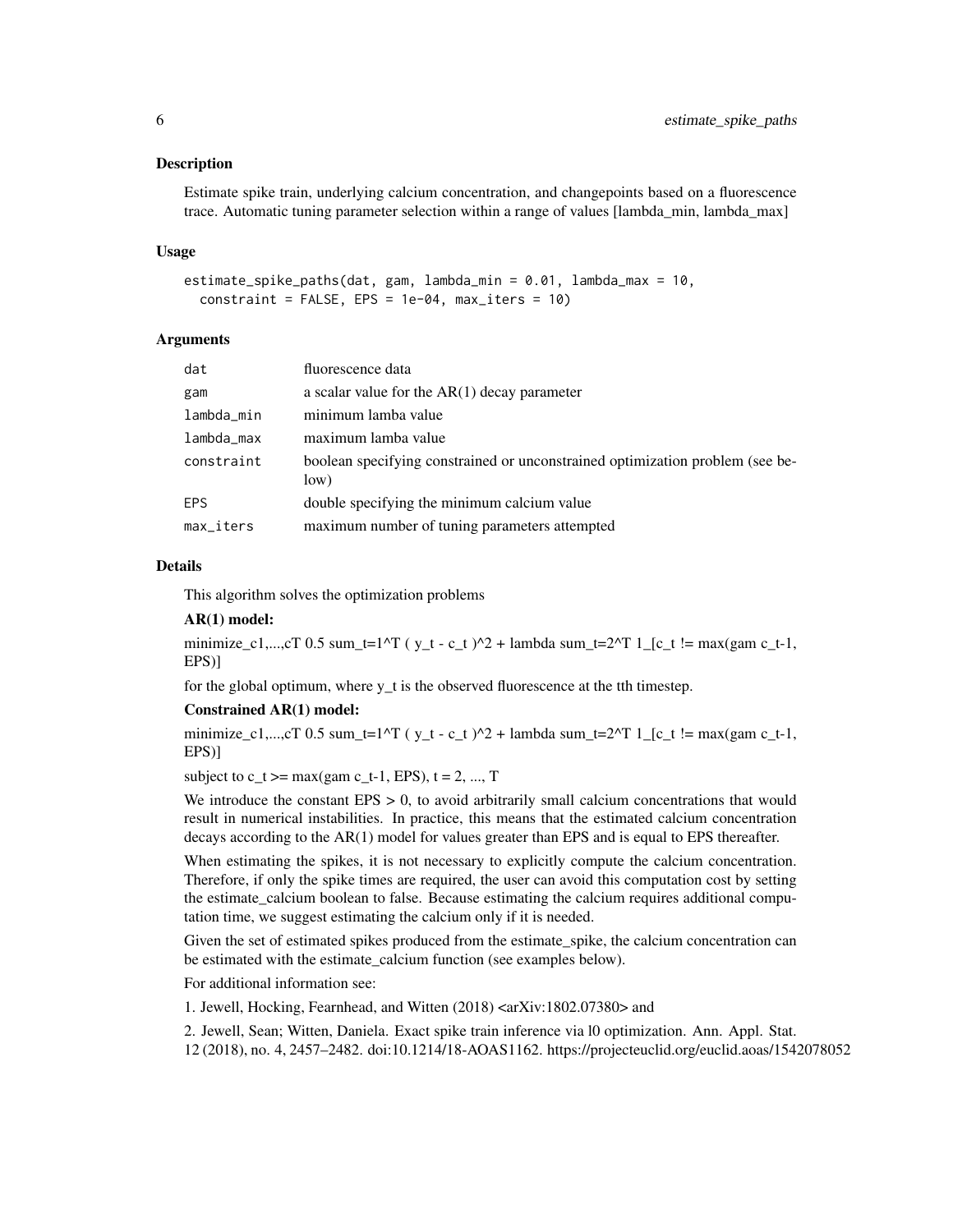#### <span id="page-6-0"></span>Value

Returns a list with elements:

path\_stats a dataframe with summary statistics (number of spikes, tuning parameters, cost)

path\_fits a list with estimated\_spikes object for each tuning parameter

approximate\_path a boolean indicating whether an early stopping criterion condition occurred

### See Also

Estimate spikes: [estimate\\_spikes](#page-2-1) [estimate\\_calcium](#page-1-1) Simulate: [simulate\\_ar1](#page-11-1)

#### Examples

```
sim \le simulate_ar1(n = 500, gam = 0.95, poisMean = 0.009, sd = 0.05, seed = 1)
plot(sim)
## Fits for tuning parameters between [0.1, 10]
fits <- estimate_spike_paths(dat = sim$fl, gam = 0.95, lambda_min = 0.1, lambda_max = 10)
print(fits)
plot(fits)
print(fits$path_fits[[1]])
plot(fits$path_fits[[1]])
## Fits for a single tuning parameter
# AR(1) model
fit \le estimate_spikes(dat = sim$fl, gam = 0.95, lambda = 1)
print(fit)
# compute fitted values from prev. fit
fit <- estimate_calcium(fit)
plot(fit)
# or
fit <- estimate_spikes(dat = sim$fl, gam = 0.95, lambda = 1, estimate_calcium = TRUE)
plot(fit)
# Constrained AR(1) model
fit <- estimate_spikes(dat = sim$fl, gam = 0.95, lambda = 1, constraint = TRUE,
                                                    estimate_calcium = TRUE)
print(fit)
plot(fit)
```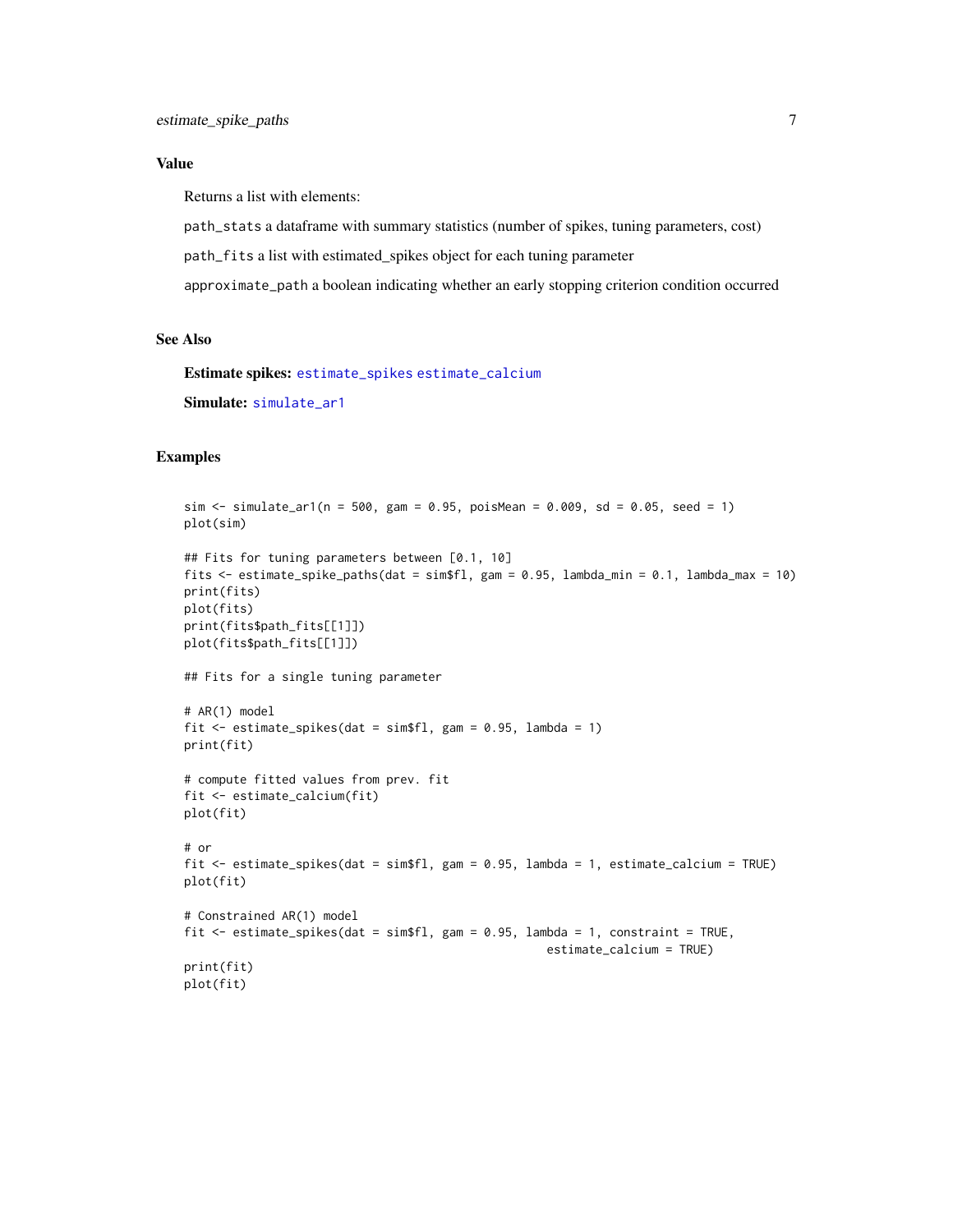#### <span id="page-7-0"></span>FastLZeroSpikeInference

*FastLZeroSpikeInference: FastLZeroSpikeInference: A package for estimating spike times from calcium imaging data using an L0 penalty*

#### Description

This package implements an algorithm for deconvolving calcium imaging data for a single neuron in order to estimate the times at which the neuron spikes.

#### Details

This algorithm solves the optimization problems

#### AR(1) model:

minimize\_c1,...,cT 0.5 sum\_t=1^T ( $y_t - c_t$ )^2 + lambda sum\_t=2^T 1\_[c\_t != max(gam c\_t-1, EPS)]

for the global optimum, where  $y_t$  is the observed fluorescence at the tth timestep.

#### Constrained AR(1) model:

minimize\_c1,...,cT 0.5 sum\_t=1^T ( y\_t - c\_t )^2 + lambda sum\_t=2^T 1\_[c\_t != max(gam c\_t-1, EPS)]

subject to  $c_t$  >= max(gam  $c_t$ -1, EPS),  $t = 2, ..., T$ 

We introduce the constant  $EPS > 0$ , to avoid arbitrarily small calcium concentrations that would result in numerical instabilities. In practice, this means that the estimated calcium concentration decays according to the AR(1) model for values greater than EPS and is equal to EPS thereafter.

When estimating the spikes, it is not necessary to explicitly compute the calcium concentration. Therefore, if only the spike times are required, the user can avoid this computation cost by setting the estimate\_calcium boolean to false. By default, the calcium concentration is not estimated.

Given the set of estimated spikes produced from the estimate\_spike, the calcium concentration can be estimated with the estimate\_calcium function (see examples below).

For additional information see:

1. Jewell, Hocking, Fearnhead, and Witten (2018) <arXiv:1802.07380> and

2. Jewell, Sean; Witten, Daniela. Exact spike train inference via l0 optimization. Ann. Appl. Stat. 12 (2018), no. 4, 2457–2482. doi:10.1214/18-AOAS1162. https://projecteuclid.org/euclid.aoas/1542078052

## See Also

Estimate spikes: [estimate\\_spikes](#page-2-1) [estimate\\_calcium](#page-1-1)

Simulate: simulate ar1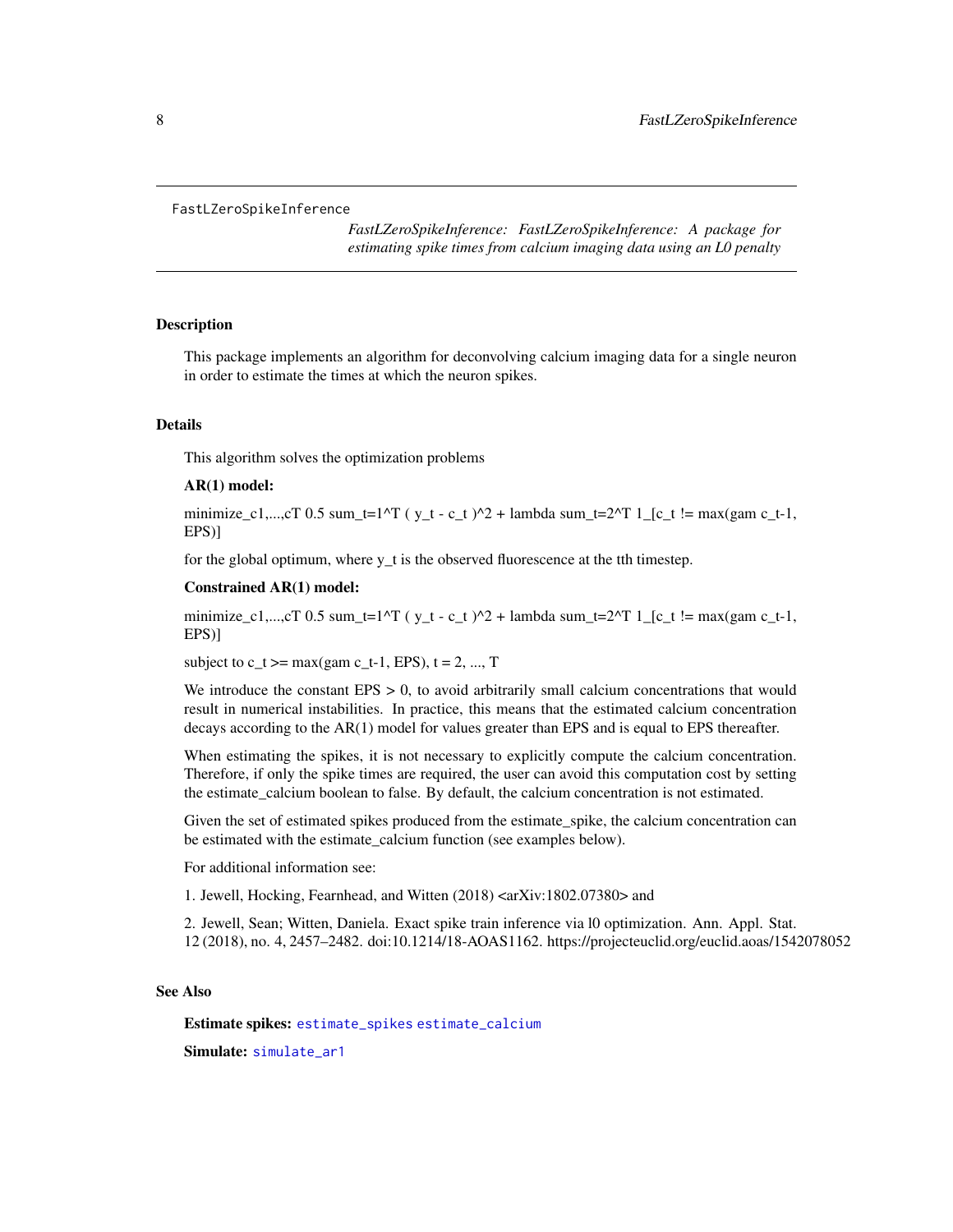## <span id="page-8-0"></span>plot.estimated\_spikes 9

## Examples

```
sim \le simulate_ar1(n = 500, gam = 0.95, poisMean = 0.009, sd = 0.05, seed = 1)
plot(sim)
## Fits for a single tuning parameter
# AR(1) model
fit \le estimate_spikes(dat = sim$fl, gam = 0.95, lambda = 1)
print(fit)
# compute fitted values from prev. fit
fit <- estimate_calcium(fit)
plot(fit)
# or
fit <- estimate_spikes(dat = sim$fl, gam = 0.95, lambda = 1, estimate_calcium = TRUE)
plot(fit)
# Constrained AR(1) model
fit <- estimate_spikes(dat = sim$fl, gam = 0.95, lambda = 1, constraint = TRUE,
                                                    estimate_calcium = TRUE)
print(fit)
plot(fit)
```
plot.estimated\_spikes *Plot the solution to an L0 segmentation problem*

## Description

Plot the solution to an L0 segmentation problem

#### Usage

## S3 method for class 'estimated\_spikes'  $plot(x, xlims = NULL, ...)$ 

#### Arguments

| x       | output from running estimate spikes             |
|---------|-------------------------------------------------|
| xlims   | optional parameter to specify the x-axis limits |
| $\cdot$ | arguments to be passed to methods               |

## See Also

[estimate\\_spikes](#page-2-1), [estimate\\_calcium](#page-1-1),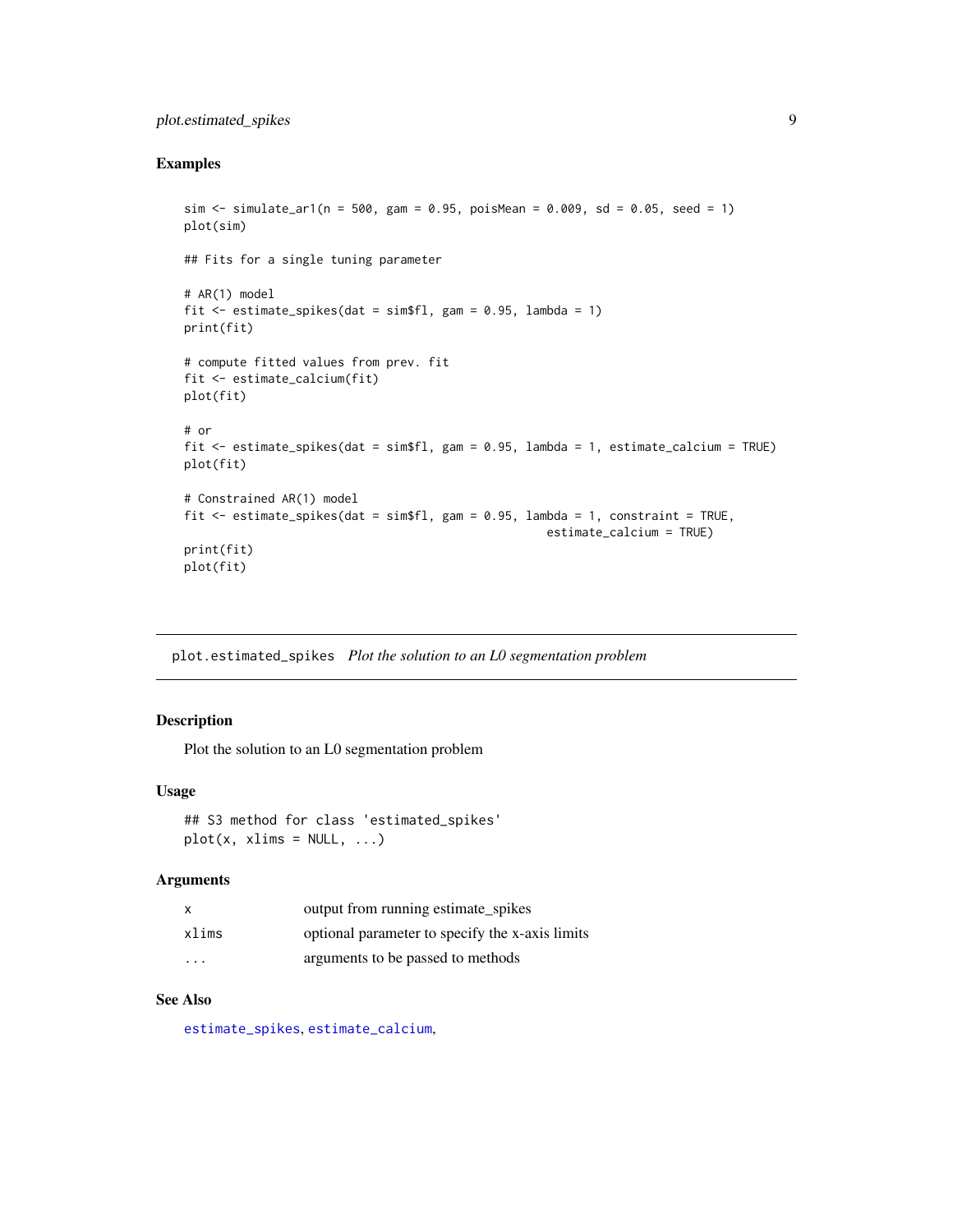<span id="page-9-0"></span>plot.estimated\_spike\_paths

*Plot number of spikes vs. tuning parameter*

#### Description

Plot number of spikes vs. tuning parameter

#### Usage

## S3 method for class 'estimated\_spike\_paths'  $plot(x, xlims = NULL, ...)$ 

## Arguments

| $\mathbf{x}$ | output from running estimate_spike_paths        |
|--------------|-------------------------------------------------|
| xlims        | optional parameter to specify the x-axis limits |
| .            | arguments to be passed to methods               |

## See Also

[estimate\\_spike\\_paths](#page-4-1), [estimate\\_spikes](#page-2-1), [estimate\\_calcium](#page-1-1),

plot.simdata *Plot simulated data*

## Description

Plot simulated data

## Usage

## S3 method for class 'simdata'  $plot(x, xlims = NULL, ...)$ 

#### Arguments

| $\mathsf{x}$            | output data from simulate arl                   |
|-------------------------|-------------------------------------------------|
| xlims                   | optional parameter to specify the x-axis limits |
| $\cdot$ $\cdot$ $\cdot$ | arguments to be passed to methods               |

## Value

Plot with simulated fluorescence (dark grey circles), calcium concentration (dark green line) and spikes (dark green tick marks on x-axis)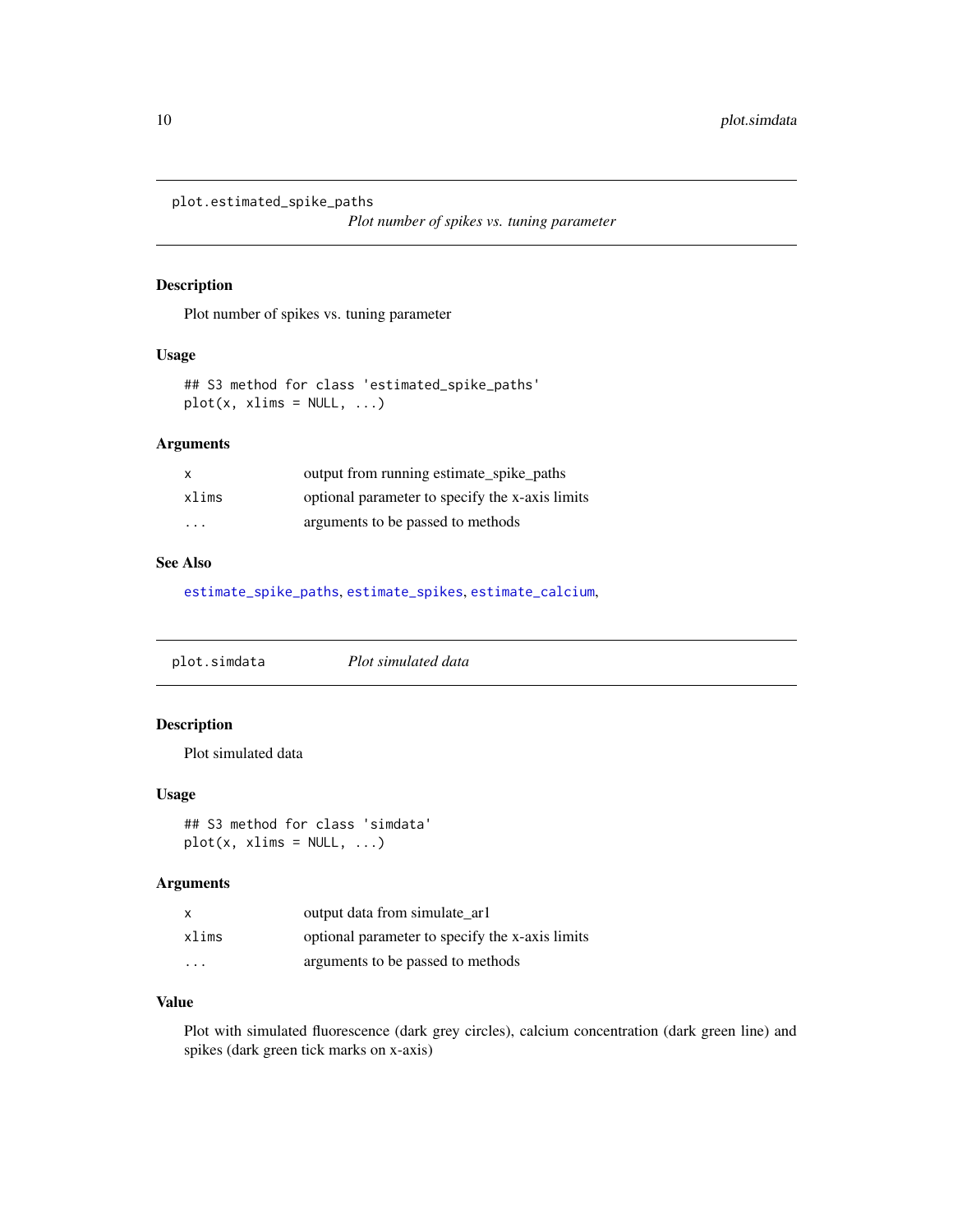## <span id="page-10-0"></span>print.estimated\_spikes 11

## See Also

[estimate\\_spikes](#page-2-1), [estimate\\_calcium](#page-1-1),

## Examples

```
sim <- simulate_ar1(n = 500, gam = 0.998, poisMean = 0.009, sd = 0.05, seed = 1)
plot(sim)
```
print.estimated\_spikes

*Print estimated spikes*

## Description

Print estimated spikes

## Usage

## S3 method for class 'estimated\_spikes'  $print(x, \ldots)$ 

## Arguments

|          | estimated spikes                  |
|----------|-----------------------------------|
| $\cdots$ | arguments to be passed to methods |

print.estimated\_spike\_paths

*Print estimated spike path*

## Description

Print estimated spike path

## Usage

## S3 method for class 'estimated\_spike\_paths'  $print(x, \ldots)$ 

## Arguments

|   | estimated spikes path             |
|---|-----------------------------------|
| . | arguments to be passed to methods |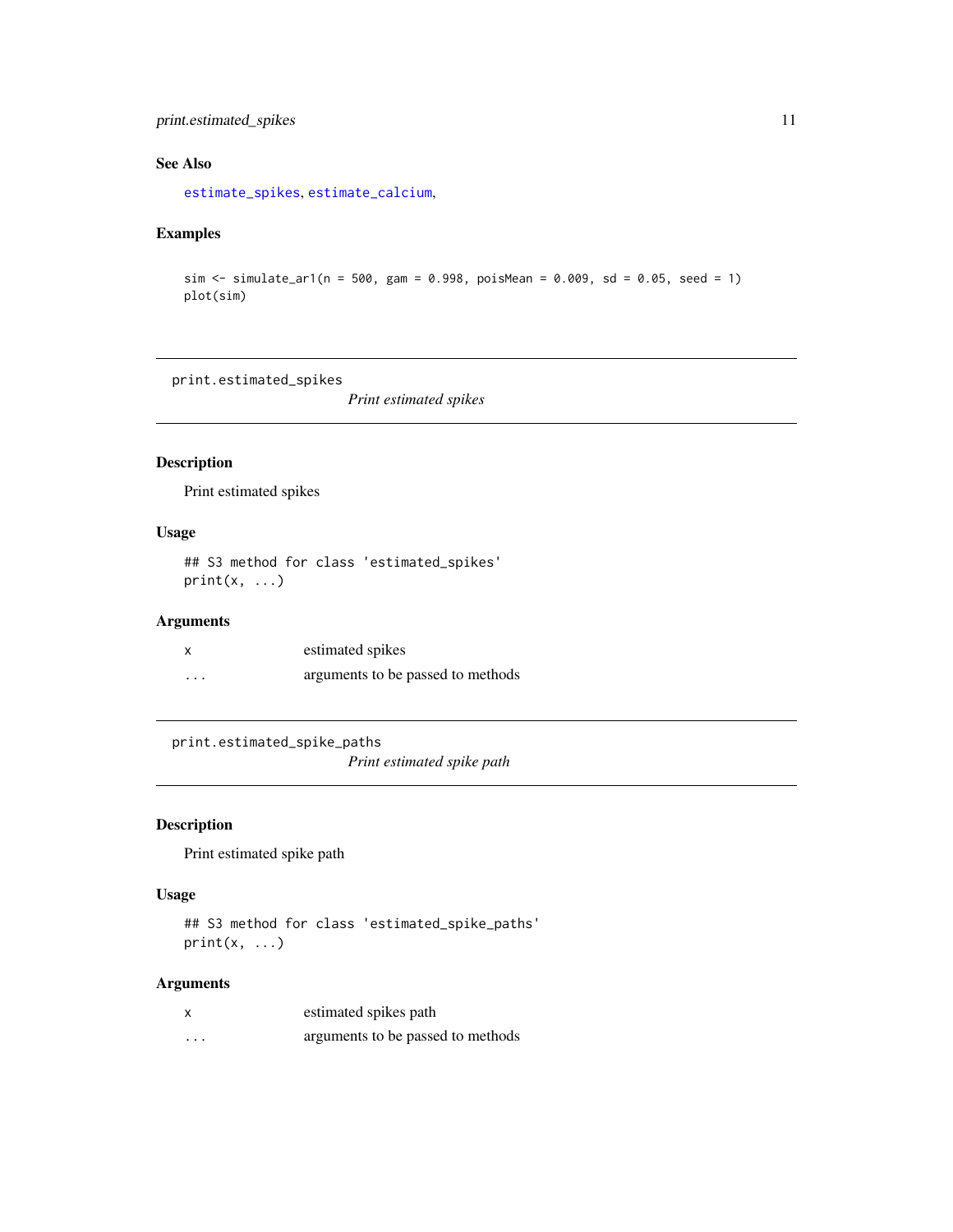<span id="page-11-0"></span>print.simdata *Print simulated data*

## Description

Print simulated data

## Usage

## S3 method for class 'simdata'  $print(x, \ldots)$ 

## Arguments

|          | simulated data                    |
|----------|-----------------------------------|
| $\cdots$ | arguments to be passed to methods |

<span id="page-11-1"></span>simulate\_ar1 *Simulate fluorescence trace based on simple AR(1) generative model*

## Description

Simulate fluorescence trace based on simple AR(1) generative model

## Usage

simulate\_ar1(n, gam, poisMean, sd, seed)

#### Arguments

| n        | number of timesteps                 |
|----------|-------------------------------------|
| gam      | $AR(1)$ decay rate                  |
| poisMean | mean for Poisson distributed spikes |
| sd       | standard deviation                  |
| seed     | random seed                         |

### Details

Simulate fluorescence trace based on simple AR(1) generative model

 $y_t = c_t + eps$ ,  $eps \sim N(0, sd)$ 

$$
c_t = \text{gam} * c_t - 1 + s_t
$$

s\_t ~ Pois(poisMean)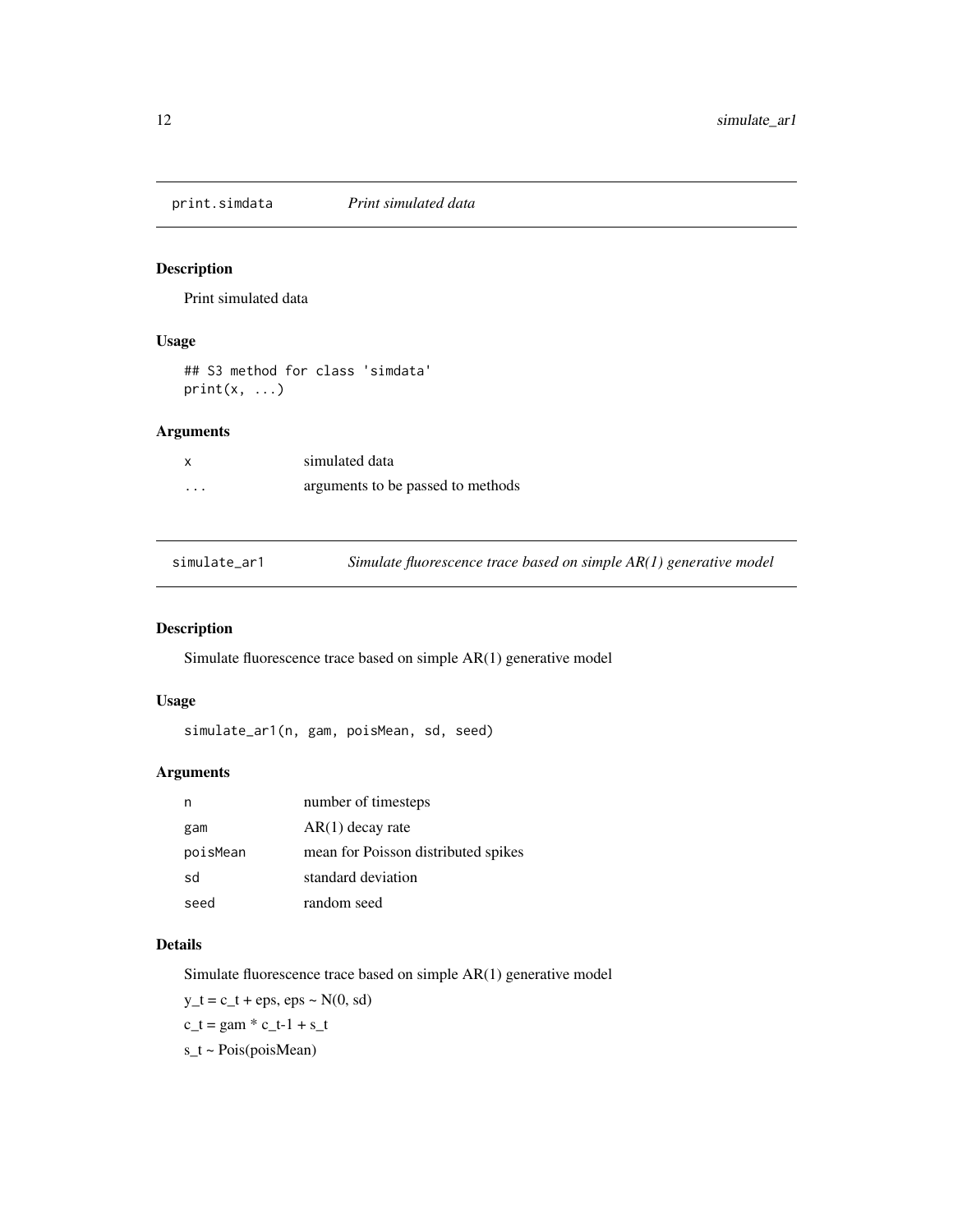simulate\_ar1 13

## Value

spikes, fluorescence, and calcium concentration

## Examples

```
sim <- simulate_ar1(n = 500, gam = 0.998, poisMean = 0.009, sd = 0.05, seed = 1)
plot(sim)
```